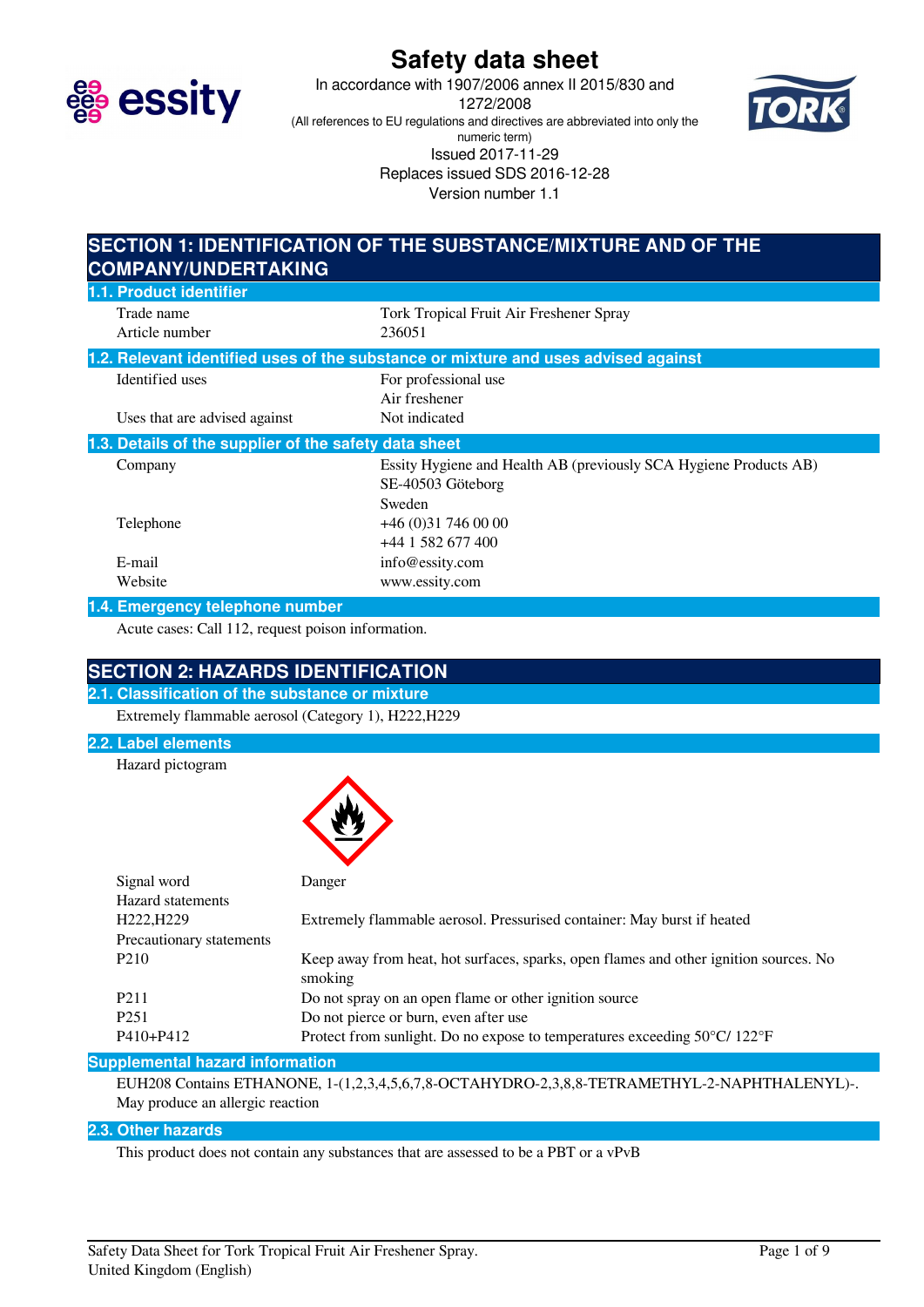# **SECTION 3: COMPOSITION/INFORMATION ON INGREDIENTS**

### **3.2. Mixtures**

Note that the table shows known hazards of the ingredients in pure form. These hazards are reduced or eliminated when mixed or diluted, see Section 16d.

| Constituent                                                                              | <b>Classification</b>                                                                          | <b>Concentration</b> |
|------------------------------------------------------------------------------------------|------------------------------------------------------------------------------------------------|----------------------|
| <b>ETHANOL</b>                                                                           |                                                                                                |                      |
| ICAS No: 64-17-5                                                                         | Flam Liq 2, Eye Irrit 2; H225, H319                                                            | $10 - 20 \%$         |
| IEC No: 200-578-6<br>Index No: 603-002-00-5<br>REACH: 01-2119457610-43                   |                                                                                                |                      |
| <b>PROPAN-2-OL</b>                                                                       |                                                                                                |                      |
| CAS No: 67-63-0<br>EC No: 200-661-7<br>Index No: 603-117-00-0<br>REACH: 01-2119457558-25 | Flam Liq 2, Eye Irrit 2, STOT SE 3drow; H225, H319, H336                                       | $≥1 - 10\%$          |
| <b>ALLYL HEXANOATE</b>                                                                   |                                                                                                |                      |
| CAS No: 123-68-2<br>IEC No: 204-642-4                                                    | Acute Tox 3dermal, Acute Tox 3oral, Skin Irrit 2, Aquatic Chronic 2;<br>H311, H301, H315, H411 | $\langle 1 \, \%$    |
|                                                                                          | ETHANONE, 1-(1,2,3,4,5,6,7,8-OCTAHYDRO-2,3,8,8-TETRAMETHYL-2-NAPHTHALENYL)-                    |                      |
| ICAS No: 54464-57-2<br>IEC No: 259-174-3<br>REACH: 01-2119489989-04                      | Skin Irrit 2, Skin Sens 1, Aquatic Chronic 2; H315, H317, H411                                 | $1\%$                |

Explanations to the classification and labelling of the ingredients are given in Section 16e. Official abbreviations are printed in normal font. Text in italics are specifications and/or complements used in the calculation of the classification of this mixture, see Section 16b.

# **SECTION 4: FIRST AID MEASURES**

## **4.1. Description of first aid measures**

# **Generally**

In case of concern, or if symptoms persist, call a doctor/physician.

## **Upon breathing in**

Fresh air and rest. If symptoms persist seek medical advice.

#### **Upon eye contact**

Rinse the eye for several minutes with lukewarm water. If irritation persists call a doctor.

# **Upon skin contact**

Remove contaminated clothes.

Wash the skin with soap and water.

### **Upon ingestion**

Rinse nose, mouth and throat with water.

DO NOT induce vomiting.

## **4.2. Most important symptoms and effects, both acute and delayed**

**Upon breathing in**

Breathing may cause headache, vertigo, weakness and sickness.

# **4.3. Indication of any immediate medical attention and special treatment needed**

# Symptomatic treatment.

Upon contact with a doctor, make sure to have the label or this safety data sheet with you.

# **SECTION 5: FIRE-FIGHTING MEASURES**

# **5.1. Extinguishing media**

# **Recommended extinguishing agents**

Extinguish with water mist, powder, carbon dioxide or alcoholresistant foam.

# **Unsuitable extinguishing agents**

May not be extinguished with water dispersed under high pressure.

# **5.2. Special hazards arising from the substance or mixture**

Produces fumes containing harmful gases (carbon monoxide and carbon dioxide) when burning. In case of fire, high pressure may build up causing the packaging to explode.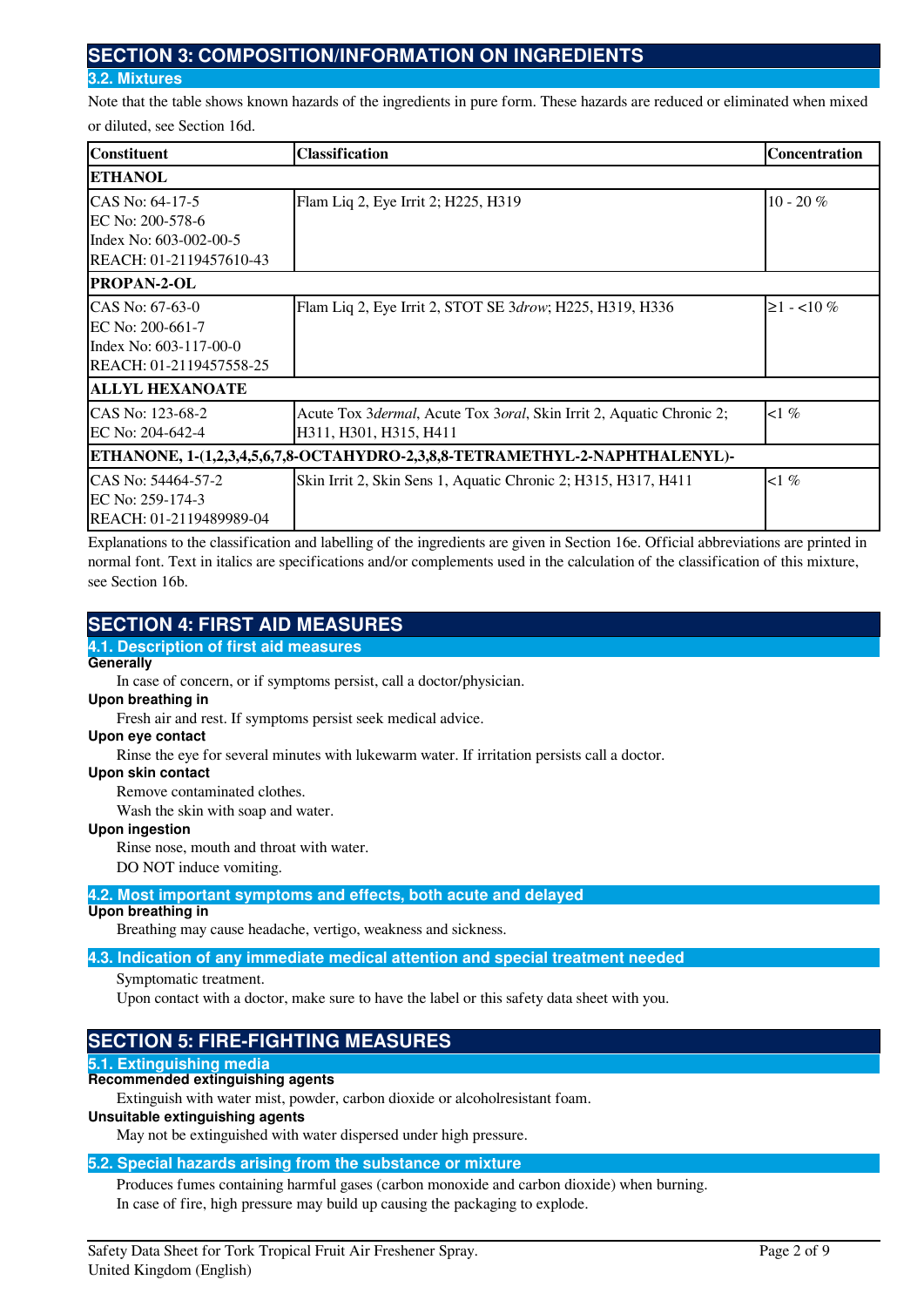#### **5.3. Advice for fire-fighters**

Protective measures should be taken regarding other material at the site of the fire. Cool closed containers that were exposed to fire with water.

In case of fire use a respirator mask.

Wear full protective clothing.

# **SECTION 6: ACCIDENTAL RELEASE MEASURES**

**6.1. Personal precautions, protective equipment and emergency procedures**

Switch off equipment which has an exposed flame, glows, or has a heat source of some other kind. Use recommended safety equipment, see section 8.

Do not inhale vapours and avoid contact with skin, eyes and clothes when cleaning up the spillage. Ensure good ventilation.

#### **6.2. Environmental precautions**

Avoid release to drains, soil or watercourses.

#### **6.3. Methods and material for containment and cleaning up**

Small spills can be wiped up with a cloth or similar. Then flush the spill site with water. Larger spills should first be covered with sand or earth and then be collected. Collected material should be disposed according to Section 13.

#### **6.4. Reference to other sections**

See section 8 and 13 for personal protection equipment and disposal considerations.

# **SECTION 7: HANDLING AND STORAGE**

#### **7.1. Precautions for safe handling**

Avoid open fire, hot items, sparks or other ignition sources.

Take precautionary measures against static discharge.

Do not inhale the fumes and avoid exposure to skin, eyes and clothing.

Wash your hands after using the product.

Remove clothes which have been splattered.

#### **7.2. Conditions for safe storage, including any incompatibilities**

Store tightly, in original packaging. Keep away from heat and sunlight. Store in a well-ventilated space. Store in dry and cool area. Store at maximum 50 °C. Do not store near strong acids and bases.

### **7.3. Specific end uses**

See identified uses in Section 1.2.

# **SECTION 8: EXPOSURE CONTROLS/PERSONAL PROTECTION**

```
8.1. Control parameters
8.1.1. National limit values
ETHANOL
```
# **United Kingdoms (EH40/2005)**

Time-weighted-average exposure limit (TWA) 1000 ppm / 1920 mg/m<sup>3</sup>

### **PROPAN-2-OL**

#### **United Kingdoms (EH40/2005)**

Time-weighted-average exposure limit (TWA) 400 ppm / 999 mg/m<sup>3</sup> Short term exposure limit (STEL) 500 ppm / 1250 mg/m<sup>3</sup>

#### **DNEL ETHANOL**

|          | <b>Type of exposure</b> | <b>Route of exposure</b> | Value                  |
|----------|-------------------------|--------------------------|------------------------|
| Worker   | Acute                   | Inhalation               | 1900 mg/m <sup>3</sup> |
|          | Local                   |                          |                        |
| Consumer | <b>Chronic</b>          | Inhalation               | $114 \text{ mg/m}^3$   |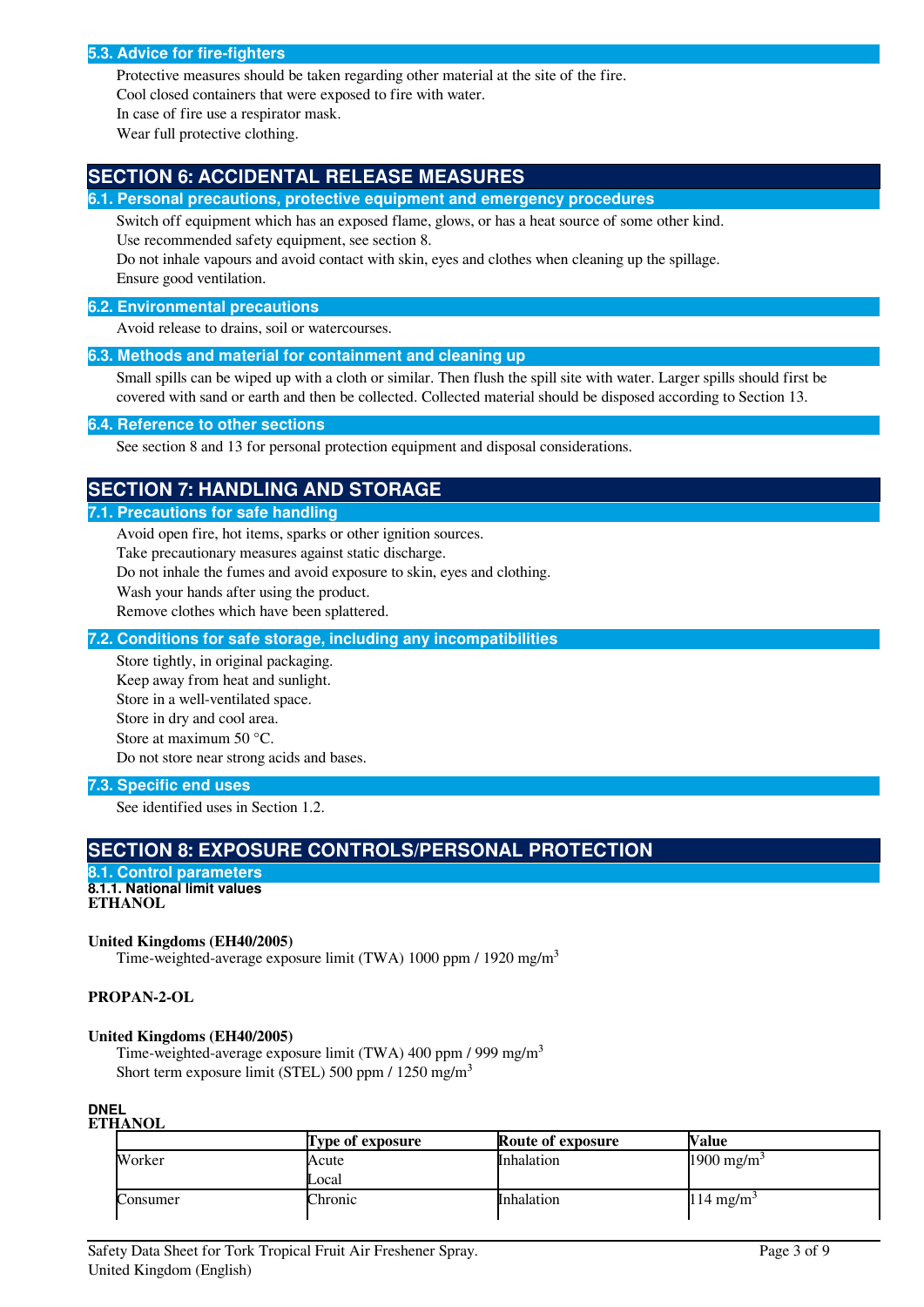|          | Systemic |            |                       |  |
|----------|----------|------------|-----------------------|--|
| Worker   | Chronic  | Dermal     | 343 mg/kg             |  |
|          | Systemic |            |                       |  |
| Worker   | Chronic  | Inhalation | 950 mg/m <sup>3</sup> |  |
|          | Systemic |            |                       |  |
| Consumer | Acute    | Inhalation | 950 mg/m <sup>3</sup> |  |
|          | Local    |            |                       |  |
| Consumer | Acute    | Dermal     | 950 mg/m <sup>3</sup> |  |
|          | Local    |            |                       |  |
| Consumer | Chronic  | Oral       | 87 mg/kg              |  |
|          | Systemic |            |                       |  |
| Consumer | Chronic  | Dermal     | $206$ mg/kg           |  |
|          | Systemic |            |                       |  |

## **PROPAN-2-OL**

|          | Type of exposure | <b>Route of exposure</b> | <b>Value</b>          |
|----------|------------------|--------------------------|-----------------------|
| Consumer | Chronic          | Inhalation               | 89 mg/m <sup>3</sup>  |
|          | Systemic         |                          |                       |
| Worker   | Chronic          | Dermal                   | 888 mg/kg             |
|          | Systemic         |                          |                       |
| Worker   | Chronic          | Inhalation               | 500 mg/m <sup>3</sup> |
|          | Systemic         |                          |                       |
| Consumer | Chronic          | Oral                     | 26 mg/kg              |
|          | Systemic         |                          |                       |
| Consumer | Chronic          | Dermal                   | $319 \text{ mg/kg}$   |
|          | Systemic         |                          |                       |

# **PNEC**

| <b>ETHANOL</b>                              |                     |
|---------------------------------------------|---------------------|
| Environmental protection target             | <b>PNEC</b> value   |
| Fresh water                                 | $0.96 \text{ mg/l}$ |
| <b>Freshwater sediments</b>                 | $3.6$ mg/kg         |
| Marine water                                | $0.79$ mg/l         |
| Marine sediments                            | $2.9$ mg/kg         |
| Microorganisms in sewage treatment 580 mg/l |                     |
| Soil (agricultural)                         | $0.63$ mg/kg        |

## **PROPAN-2-OL**

| Environmental protection target    | PNEC value          |
|------------------------------------|---------------------|
| Fresh water                        | $140.9$ mg/l        |
| Freshwater sediments               | 552 mg/kg           |
| Marine water                       | $140.9$ mg/l        |
| Marine sediments                   | $552$ mg/kg         |
| Microorganisms in sewage treatment | $2251 \text{ mg/l}$ |
| Soil (agricultural)                | $28 \text{ mg/kg}$  |

### **8.2. Exposure controls**

Wash hands thoroughly after handling and before food intake or smoking.

## **8.2.1. Appropriate engineering controls**

Handle in premises with good ventilation.

# **Eye/face protection**

Eye protection should be worn if there is any danger of direct exposure or splashing.

### **Skin protection**

It is generally not necessary to use protective gloves.

# **Respiratory protection**

Respiratory protection is not normally required.

### **8.2.3. Environmental exposure controls**

For limitation of environmental exposure, see Section 12.

# **SECTION 9: PHYSICAL AND CHEMICAL PROPERTIES**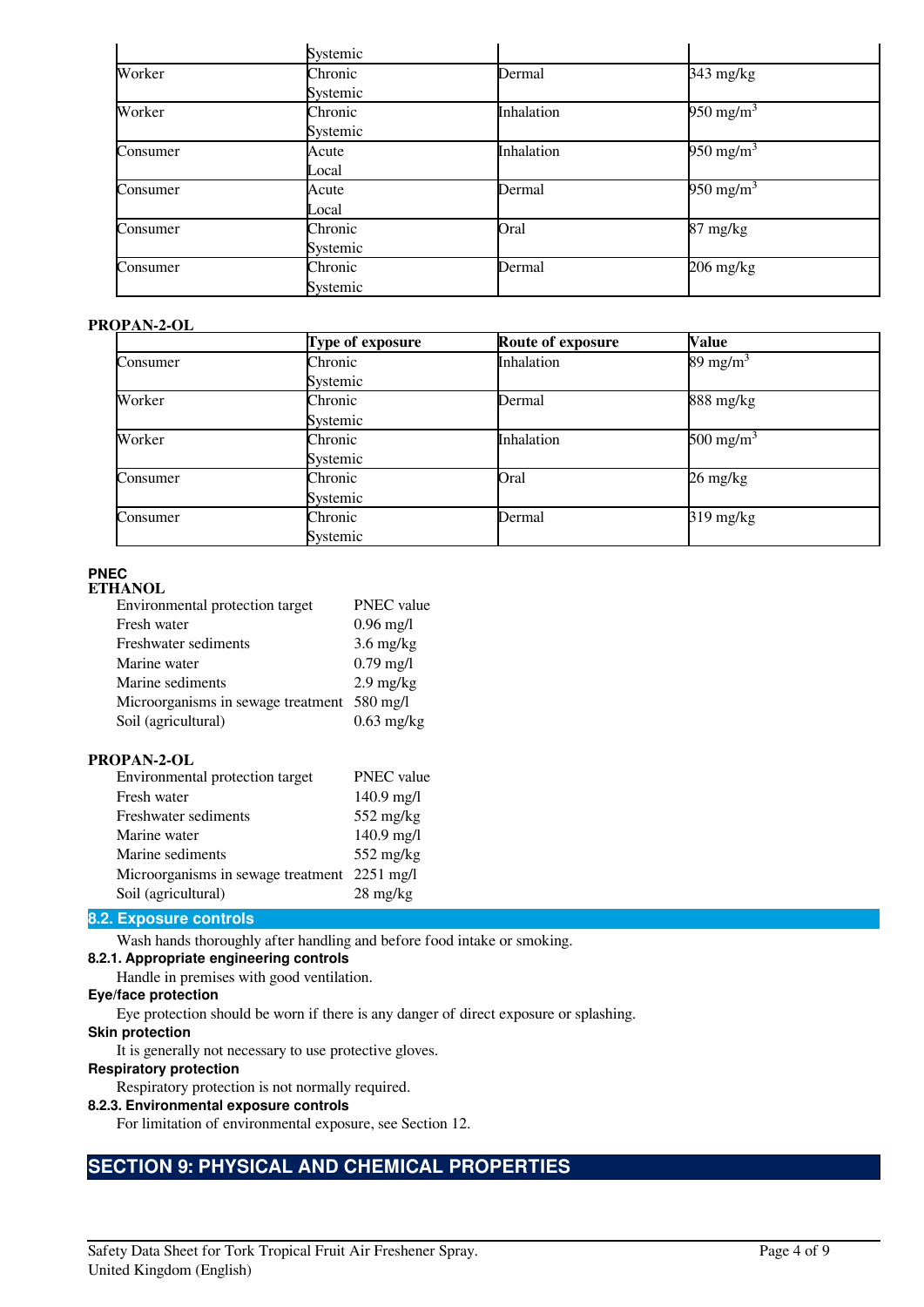|              | 9.1. Information on basic physical and chemical properties |                                                   |
|--------------|------------------------------------------------------------|---------------------------------------------------|
|              | a) Appearance                                              | Form: aerosol. Colour: colourless to pale yellow. |
| b)           | Odour                                                      | fruity                                            |
|              | Odour threshold                                            | Not indicated                                     |
| d)           | pH                                                         | Not indicated                                     |
| e)           | Melting point/freezing point                               | Not indicated                                     |
| f)           | Initial boiling point and boiling range                    | Not indicated                                     |
| g)           | Flash point                                                | Not indicated                                     |
| h)           | Evaporation rate                                           | Not indicated                                     |
| 1)           | Flammability (solid, gas)                                  | Not applicable                                    |
| $\mathbf{1}$ | Upper/lower flammability or explosive limits               | Lower explosion limit $1.8\%$                     |
|              |                                                            | Upper explosion limit 19%                         |
|              | Vapour pressure                                            | 350 - 450 kPa                                     |
| $\bf{D}$     | Vapour density                                             | Not indicated                                     |
|              | m) Relative density                                        | $0.619 - 0.645$                                   |
| n)           | Solubility                                                 | Not indicated                                     |
| $\Omega$     | Partition coefficient: n-octanol/water                     | Not applicable                                    |
| $\mathbf{D}$ | Auto-ignition temperature                                  | Not indicated                                     |
| q)           | Decomposition temperature                                  | Not indicated                                     |
| r)           | Viscosity                                                  | Not indicated                                     |
| S)           | <b>Explosive properties</b>                                | Not applicable                                    |
| t)           | Oxidising properties                                       | Not applicable                                    |
|              | 0.0. Other information                                     |                                                   |

### **9.2. Other information**

No data available

# **SECTION 10: STABILITY AND REACTIVITY**

#### **10.1. Reactivity**

The product contains no substances which can lead to hazardous reactions at normal use.

### **10.2. Chemical stability**

The product is stable at normal storage and handling conditions.

#### **10.3. Possibility of hazardous reactions**

No hazardous reactions known.

### **10.4. Conditions to avoid**

Avoid heat, sparks and open flames. Do not expose to temperatures above 50 °C. Protect from direct sunlight.

# **10.5. Incompatible materials**

Avoid contact with strong acids and bases.

### **10.6. Hazardous decomposition products**

None under normal conditions.

# **SECTION 11: TOXICOLOGICAL INFORMATION**

### **11.1. Information on toxicological effects**

## Not indicated.

# **Acute toxicity**

The criteria for classification cannot be considered fulfilled based on available data.

# **ETHANOL**

LD50 rabbit 24h: > 20000 mg/kg Dermally

LC50 rat 4h: 124.7 mg/l Inhalation

LD50 rat 10h: 38 mg/liter Inhalation

LD50 rat 10h: 2000 ppm Inhalation

LD50 rat 24h: 7060 mg/kg Orally

## **PROPAN-2-OL**

LD50 rabbit 24h: 15800 mg/kg Dermally LD50 rat  $24h$ :  $> 12800$  mg/kg Dermally LC50 rat 4h: 72.6 mg Inhalation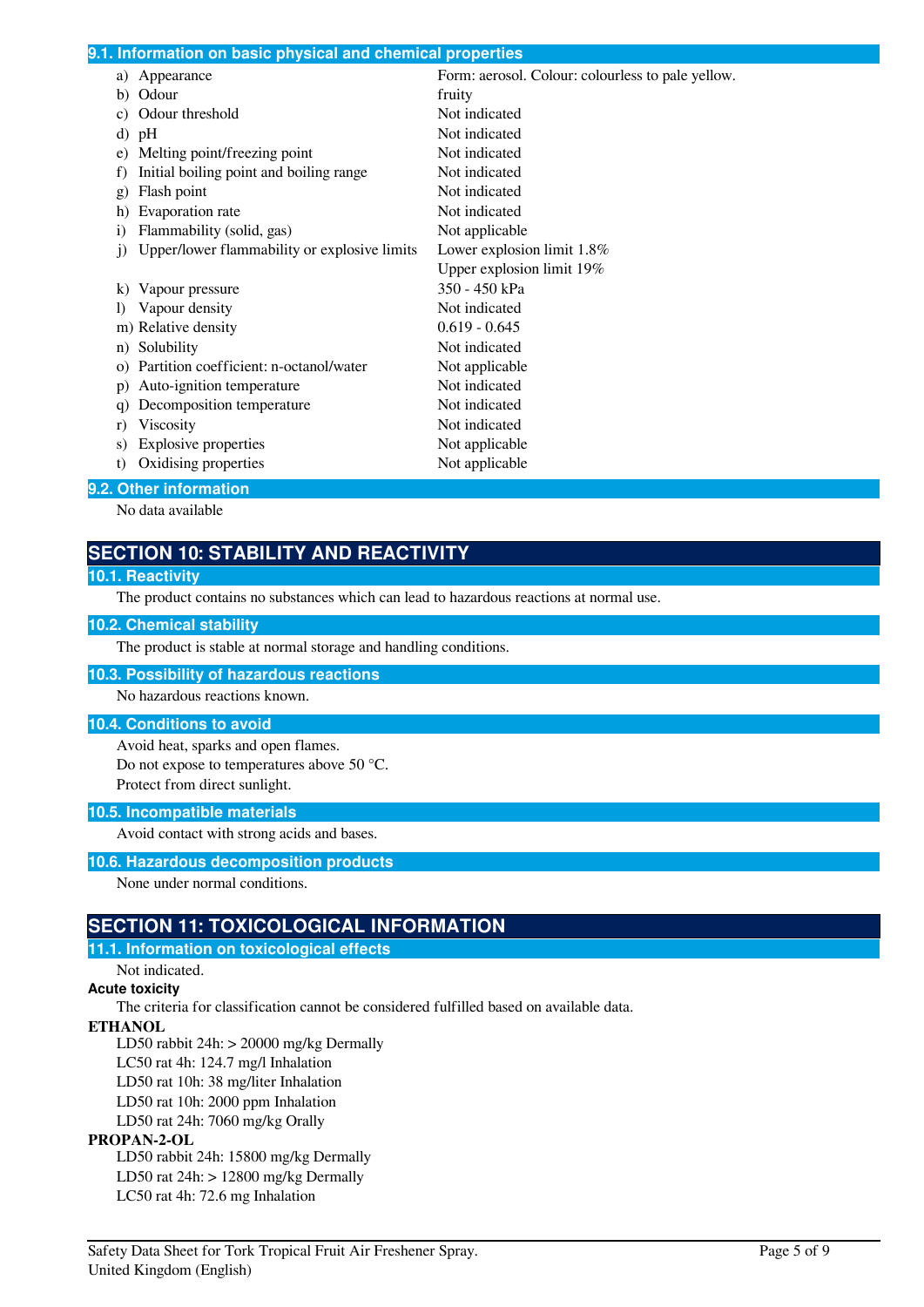# LC50 rat 4h: 64000 ppmV Inhalation

LC50 rat 8h: 16000 ppmV Inhalation

LD50 rat 24h: 5045 mg/kg Orally

### **Skin corrosion/irritation**

The criteria for classification cannot be considered fulfilled based on available data.

### **Serious eye damage/irritation**

The criteria for classification cannot be considered fulfilled based on available data.

#### **Respiratory or skin sensitisation**

The product contains a low level of allergenic substance.

Risk for sensitisation.

#### **Germ cell mutagenicity**

The criteria for classification cannot be considered fulfilled based on available data. **Carcinogenicity**

The criteria for classification cannot be considered fulfilled based on available data. **Reproductive toxicity**

The criteria for classification cannot be considered fulfilled based on available data. **STOT-single exposure**

The criteria for classification cannot be considered fulfilled based on available data. **STOT-repeated exposure**

The criteria for classification cannot be considered fulfilled based on available data. **Aspiration hazard**

The criteria for classification cannot be considered fulfilled based on available data.

# **SECTION 12: ECOLOGICAL INFORMATION**

### **12.1. Toxicity**

No ecological damage is known or expected in the event of normal use. Prevent release on land, in water and drains.

### **ETHANOL**

LC50 Rainbow trout (Oncorhynchus mykiss) 96h: 12 - 16 g/l

LC50 fathead minnow (Pimephales promelas) 96h: > 100 mg/l

LC50 Freshwater water flea (Daphnia magna) 48h: 12340 mg/l

EC50 Freshwater water flea (Daphnia magna) 48h: 9268 - 14221 mg/l

### **PROPAN-2-OL**

LC50 fathead minnow (Pimephales promelas) 96h: 9640 mg/L LC50 Freshwater water flea (Daphnia magna) 48h: 2285 mg/L EC50 Freshwater water flea (Daphnia magna) 48 h: 13299 mg/l LC50 Fish 96h: 1000 mg/l EC50 Freshwater water flea (Daphnia magna) 24h: 10 - 100 mg/l EC50 Algae 24h: 1 - 10 mg/l

### **12.2. Persistence and degradability**

There is no information regarding persistence or degradability.

### **12.3. Bioaccumulative potential**

Neither this product, nor its contents, accumulates in nature.

### **12.4. Mobility in soil**

Information about mobility in nature is not available.

### **12.5. Results of PBT and vPvB assessment**

This product does not contain any substances that are assessed to be a PBT or a vPvB.

### **12.6. Other adverse effects**

No known effects or hazards.

# **SECTION 13: DISPOSAL CONSIDERATIONS**

# **13.1. Waste treatment methods**

# **Waste handling of the product**

Product as well as packaging must be disposed of as hazardous waste.

Pressurized container: Do not pierce or burn, even after use.

- May not be disposed of with household waste.
- Observe local regulations.
- Avoid discharge into sewers.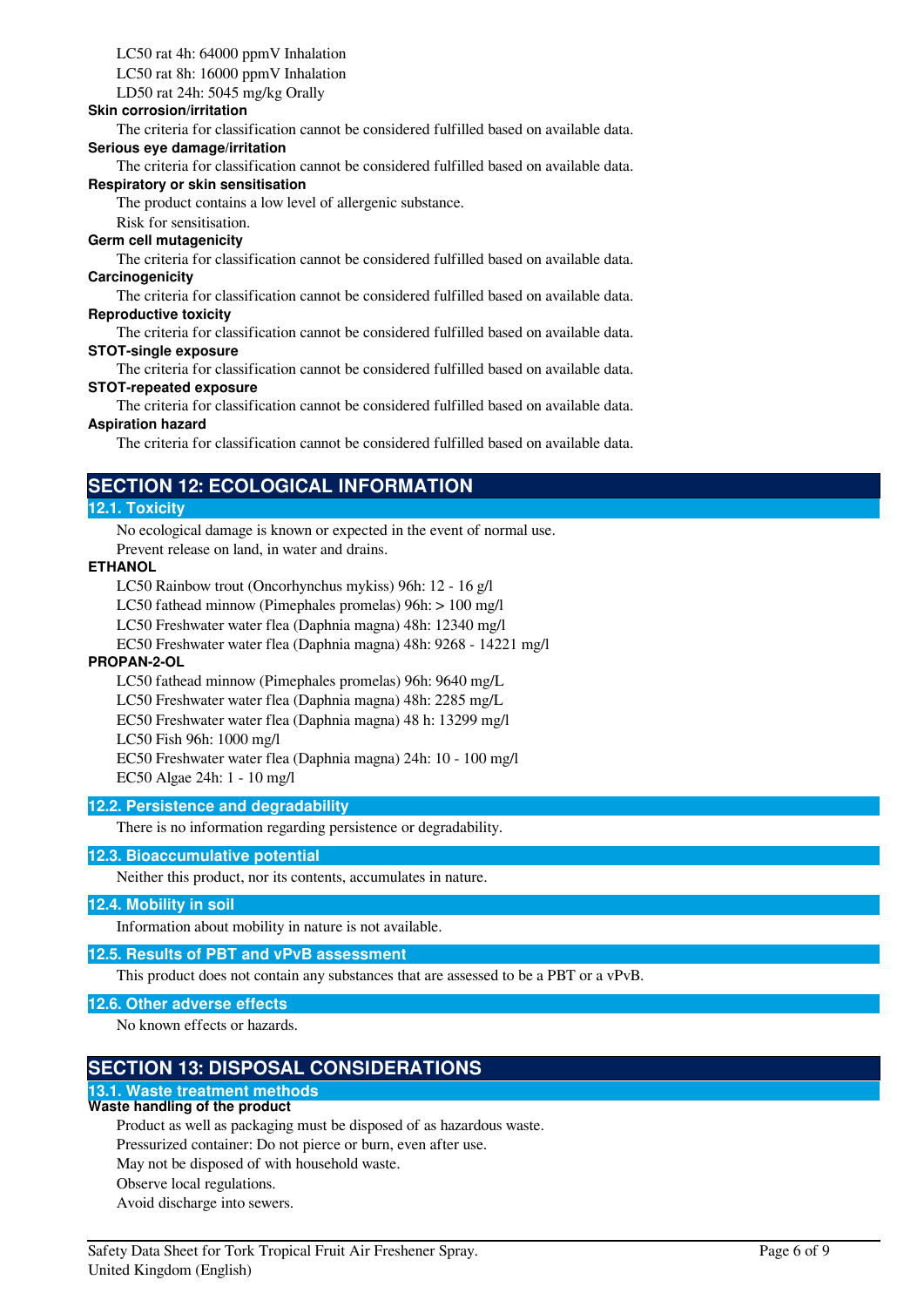See also national waste regulations.

**Classification according to 2006/12**

Recommended LoW-code: 16 05 04 Gases in pressure containers (including halons) containing dangerous substances

# **SECTION 14: TRANSPORT INFORMATION**

Where not otherwise stated the information applies to all of the UN Model Regulations, i.e. ADR (road), RID (railway), ADN (inland waterways), IMDG (sea), and ICAO (IATA) (air).

## **14.1. UN number**

1950

### **14.2. UN proper shipping name**

AEROSOLS

### **14.3. Transport hazard class(es)**

**Class**

# 2: Gases

### **Classification code (ADR/RID)** 5F: Aerosols, flammable

**Labels**



### **14.4. Packing group**

Not applicable

### **14.5. Environmental hazards**

Not applicable

### **14.6. Special precautions for user**

**Tunnel restrictions**

# Tunnel category: D

# **14.7. Transport in bulk according to Annex II of MARPOL73/78 and the IBC Code**

Not applicable

### **14.8 Other transport information**

Transport category: 2; Highest total quantity per transported unit 333 kg or liters Varying stowage category, see IMDG (IMDG) Emergency Schedule (EmS) for FIRE (IMDG) F-D Emergency Schedule (EmS) for SPILLAGE (IMDG) S-U

# **SECTION 15: REGULATORY INFORMATION**

**15.1. Safety, health and environmental regulations/legislation specific for the substance or mixture** Not indicated.

### **15.2. Chemical safety assessment**

Assessment and chemical safety report in accordance with 1907/2006 Annex I has not yet been performed.

# **SECTION 16: OTHER INFORMATION**

**16a. Indication of where changes have been made to the previous version of the safety data sheet Revisions of this document**

Earlier versions 2016-12-28 Changes in section(s) 1.

#### **16b. Legend to abbreviations and acronyms used in the safety data sheet Full texts for Hazard Class and Category Code mentioned in section 3**

|                         | Full lexis for fiazard Glass and Galegory Goue membried in Section 3           |  |  |
|-------------------------|--------------------------------------------------------------------------------|--|--|
| Flam Lig 2              | Flammable liquids (Category 2)                                                 |  |  |
| Eve Irrit 2             | Irritates eyes (Category 2)                                                    |  |  |
| STOT SE 3drow           | Specific target organ toxicity - Single exposure (Category 3, Narcosis effect) |  |  |
| Acute Tox 3dermal       | Acute toxicity (Category 3 skin)                                               |  |  |
| Acute Tox 3 <i>oral</i> | Acute toxicity (Category 3 oral)                                               |  |  |
|                         |                                                                                |  |  |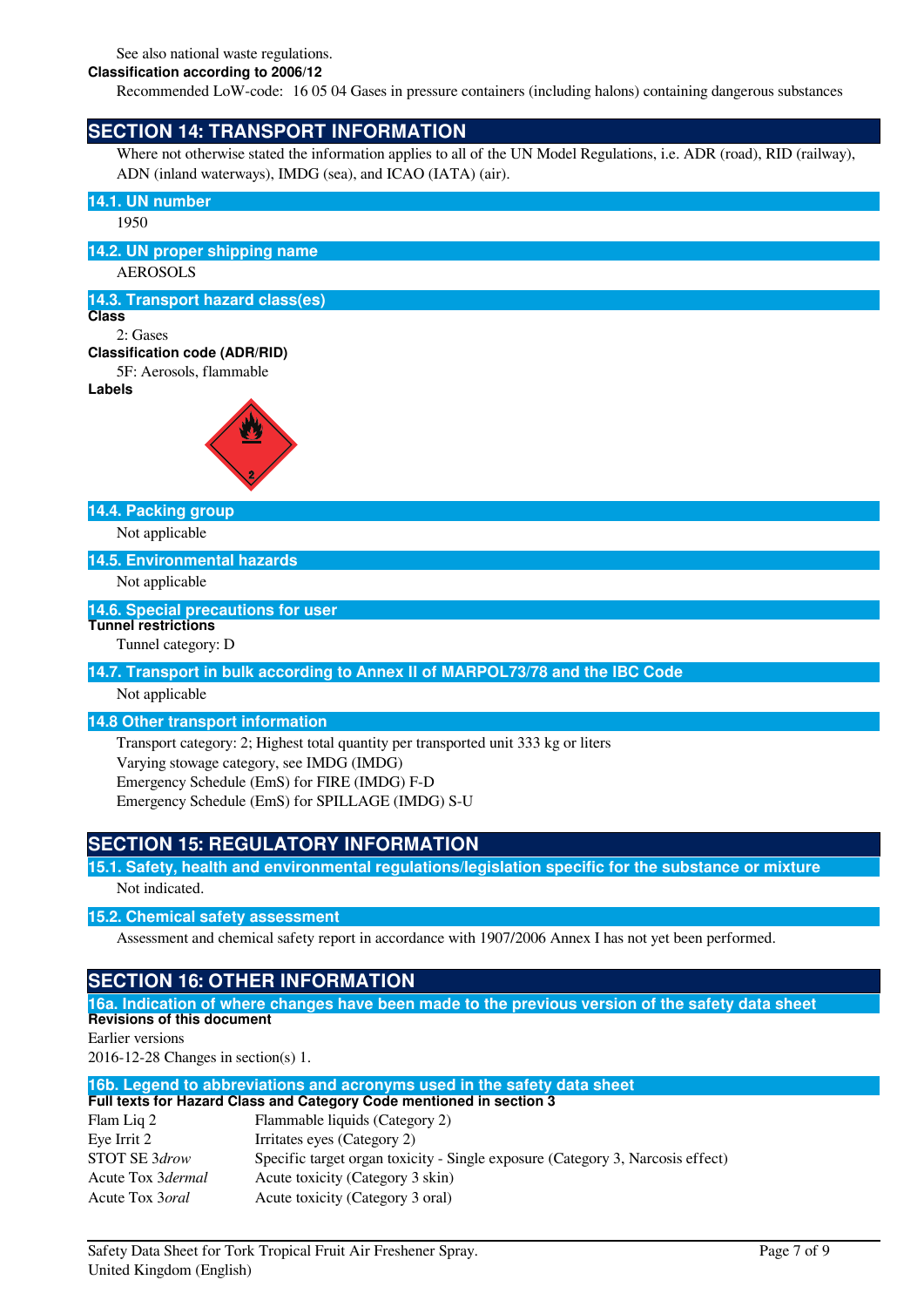| Skin Irrit 2      | Skin Irritant (Category 2)                                           |
|-------------------|----------------------------------------------------------------------|
| Aquatic Chronic 2 | Toxic to aquatic life with long lasting effects (Category Chronic 2) |
| Skin Sens 1       | May cause an allergic skin reaction (Category 1)                     |

### **Explanations of the abbreviations in Section 14**

ADR European Agreement concerning the International Transport of Dangerous Goods by Road

RID Regulations concerning the International Transport of Dangerous Goods by Rail

IMDG International Maritime Dangerous Goods Code

ICAO International Civil Aviation Organization (ICAO, 999 University Street, Montreal, Quebec H3C 5H7, Canada)

IATA The International Air Transport Association

Tunnel restriction code: D; Passage forbidden through tunnels of category D and E type Transport category: 2; Highest total quantity per transported unit 333 kg or liters

### **16c. Key literature references and sources for data**

### **Sources for data**

Primary data for the calculation of the hazards has preferentially been taken from the official European classification list, 1272/2008 Annex I , as updated to 2017-11-29.

Where such data was not available, alternative documentation used to establish the official classification was used, e.g. IUCLID (International Uniform Chemical Information Database). As a second alternative, information was used from reputable international chemical industries, and as a third alternative other available information was used, e.g. material safety data sheets from other suppliers or information from non-profit associations, where reliability of the source was assessed by expert opinion. If, in spite of this, reliable information could not be sourced, the hazards were assessed by expert opinions based on the known hazards of similar substances, and according to the principles in 1907/2006 and 1272/2008.

# **Full texts for Regulations mentioned in this Safety Data Sheet**

- 1907/2006 REGULATION (EC) No 1907/2006 OF THE EUROPEAN PARLIAMENT AND OF THE COUNCIL of 18 December 2006 concerning the Registration, Evaluation, Authorisation and Restriction of Chemicals (REACH), establishing a European Chemicals Agency, amending Directive 1999/45/EC and repealing Council Regulation (EEC) No 793/93 and Commission Regulation (EC) No 1488/94 as well as Council Directive 76/769/EEC and Commission Directives 91/155/EEC, 93/67/EEC, 93/105/EC and 2000/21/EC
- 2015/830 COMMISSION REGULATION (EU) 2015/830 of 28 May 2015 amending Regulation (EC) No 1907/2006 of the European Parliament and of the Council on the Registration, Evaluation, Authorisation and Restriction of Chemicals (REACH)
- 1272/2008 REGULATION (EC) No 1272/2008 OF THE EUROPEAN PARLIAMENT AND OF THE COUNCIL of 16 December 2008 on classification, labelling and packaging of substances and mixtures, amending and repealing Directives 67/548/EEC and 1999/45/EC, and amending Regulation (EC) No 1907/2006
- EH40/2005 EH40/2005 Workplace exposure limits
- 2006/12 DIRECTIVE 2006/12/EC OF THE EUROPEAN PARLIAMENT AND OF THE COUNCIL of 5 April 2006 on waste
- 1907/2006 REGULATION (EC) No 1907/2006 OF THE EUROPEAN PARLIAMENT AND OF THE COUNCIL of 18 December 2006 concerning the Registration, Evaluation, Authorisation and Restriction of Chemicals (REACH), establishing a European Chemicals Agency, amending Directive 1999/45/EC and repealing Council Regulation (EEC) No 793/93 and Commission Regulation (EC) No 1488/94 as well as Council Directive 76/769/EEC and Commission Directives 91/155/EEC, 93/67/EEC, 93/105/EC and 2000/21/EC

**16d. Methods of evaluating information referred to in 1272/2008 Article 9 which was used for the purpose of classification**

Hazard calculation for this mixture has been performed as a cumulative assessment with the aid of expert assessments in accordance with 1272/2008 Annex I , where all available information which may be significant to establishing the hazards of the mixture was assessed together, and in accordance with 1907/2006 Annex XI .

**16e. List of relevant hazard statements and/or precautionary statements**

- **Full texts for hazard statements mentioned in section 3** H225 Highly flammable liquid and vapour
- H319 Causes serious eye irritation
- H336 May cause drowsiness or dizziness
- H311 Toxic in contact with skin
- H301 Toxic if swallowed
- H315 Causes skin irritation
- H411 Toxic to aquatic life with long lasting effects
- H317 May cause an allergic skin reaction